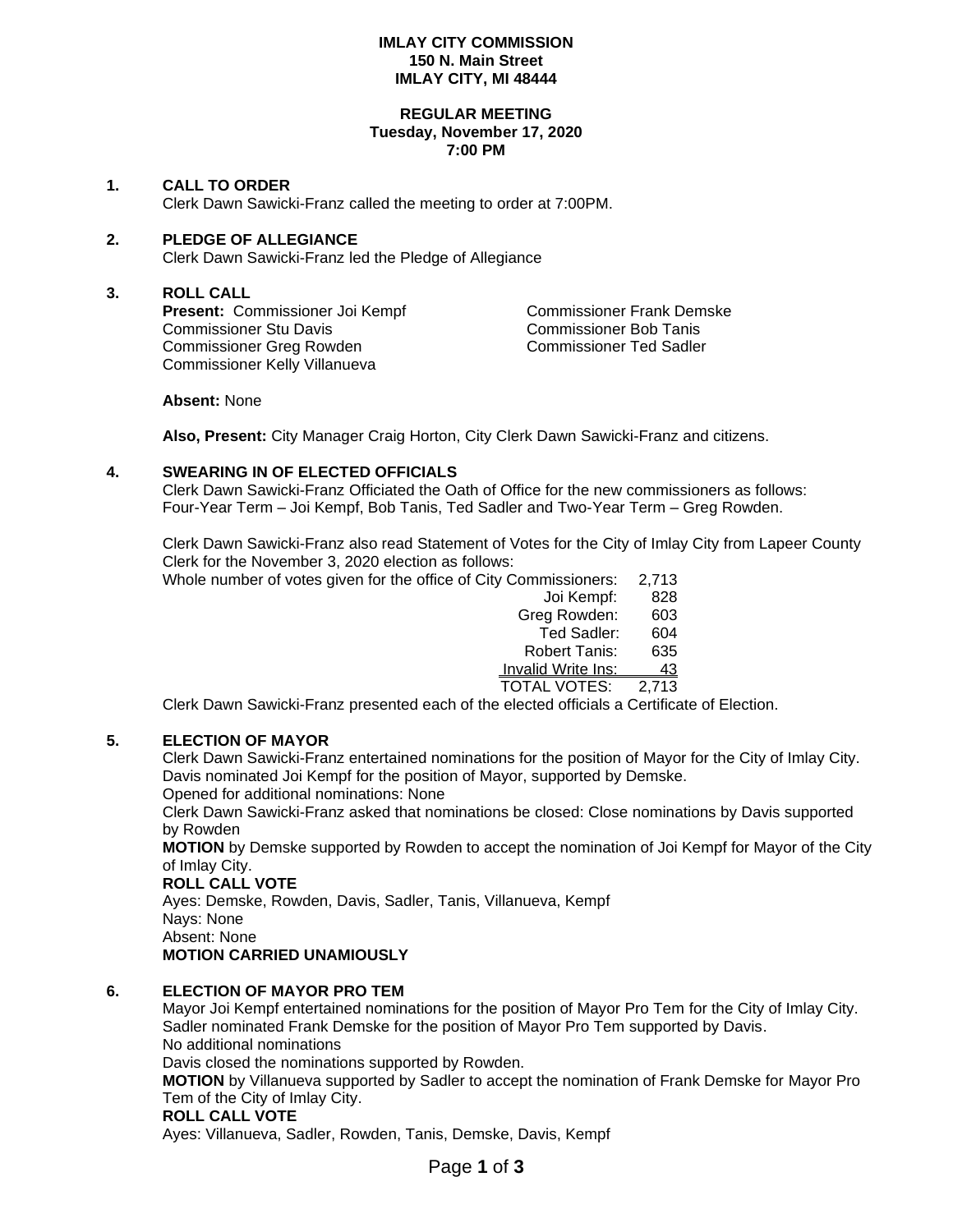#### **IMLAY CITY COMMISSION 150 N. Main Street IMLAY CITY, MI 48444**

#### **REGULAR MEETING Tuesday, November 17, 2020 7:00 PM**

Nays: None Absent: None **MOTION CARRIED UNAMIOUSLY**

# **7. APPROVAL OF AGENDA**

**MOTION** by Davis supported by Rowden to approve the agenda with the additions of **Old Business** B. Sesquicentennial and **New Business** E. Recommendation to cancel 12/01/2020 Commission Meeting and F. Review of Resolution offered by Commissioner Sadler. **MOTION CARRIED UNANIMOUSLY**

## **8. APPROVAL OF CONSENT AGENDA**

**MOTION** by Sadler supported by Villanueva to approve the consent agenda items to include:

- **A.** Approval of Minutes: City Commission November 05, 2020
- **B.** Other Minutes: DDA October 12, 2020

| C. Payment of Bills in the amount of: | General Fund Checking |  | \$217,022.09        |
|---------------------------------------|-----------------------|--|---------------------|
|                                       | Tax Account           |  | 0.00                |
|                                       | <b>HRA Account</b>    |  | 737.00              |
|                                       |                       |  | Total \$ 217,759.09 |

## **ROLL CALL VOTE**

Ayes: Sadler, Villanueva, Tanis, Davis, Demske, Rowden, Kempf Nays: None Absent: None **MOTION CARRIED UNANIMOUSLY**

## **9. DEPARTMENT HEAD UPDATE: None**

## **10. CITIZENS FROM THE FLOOR: None**

## **11. OLD BUSINESS**

## **A. Fire Hall Update**

City Manager Craig Horton reported that the Fire Department have moved in to their new facility and all reports are that it was a smooth transition. We are waiting to hear back from MDOT on flasher installation.

## **B. Sesquicentennial**

Mayor Kempf stated that a planning meeting via ZOOM will be held on Wednesday, November 18, 2020 to discuss the upcoming Sesquicentennial event with more information to be reported at a future date.

## **12. NEW BUSINESS**

## **A. Resolution to Amend Section 4.3 of Charter**

Motion by Demske supported by Tanis to accept the Resolution #2020-23 to Amend the Charter Section 4.3 Selection of Mayor and Mayor Pro Tem as presented.

## **ROLL CALL VOTE**

Ayes: Demske, Tanis, Rowden, Sadler, Villanueva, Davis, Kempf

Nays: None

Absent: None

## **MOTION CARRIED UNANIMOUSLY**

## **B. Approve Proclamation for Al Ramirez**

**MOTION** by Davis supported by Tanis to approve the Proclamation for Al Ramirez and his dedicated service while a member of the City of Imlay City Commission as presented.

# **MOTION CARRIED UNANIMOUSLY**

## **C. MERS – Benefits Plan Document Update**

City Manager Craig Horton reviewed and explained the documents in the board packet regarding the MERS benefits plans for each different division within the city's MERS plan. MERS are updating their plan documents and clarifying the city's plan structures.